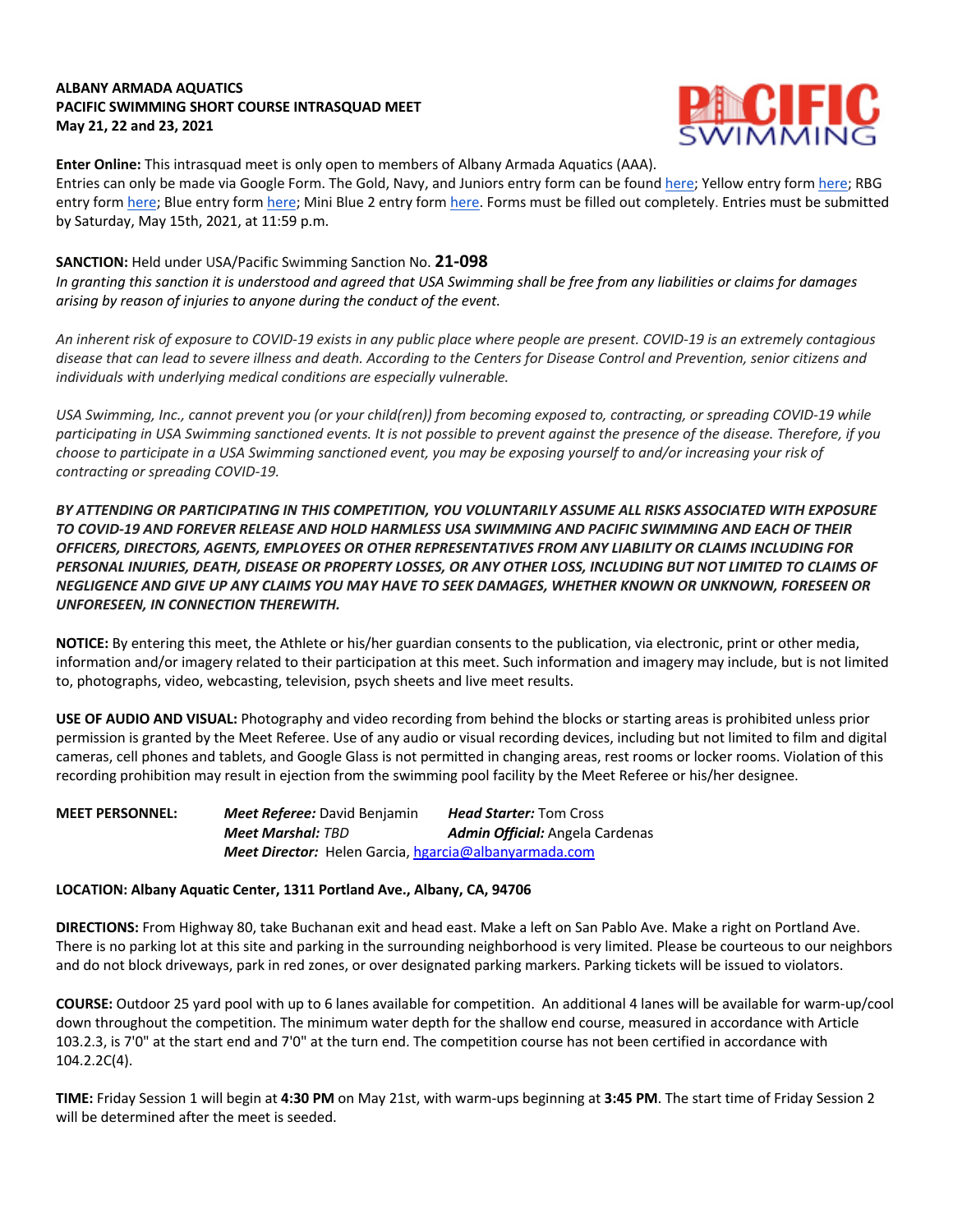Saturday Session 1 will begin at **4:45 PM** on May 22nd, with warm-ups beginning at **4:00 PM**. The start time of Saturday Session 2 will be determined after the meet is seeded.

Sunday Session 1 will begin at **8:00 AM** on May 23rd, with warm-ups beginning at **7:15 AM**. Start times for Sunday Sessions 2 & 3 will be determined after the meet is seeded.

**RULES: •** Current USA and Pacific Swimming rules and warm-up procedures will govern the meet. A copy of these procedures will be posted at the Clerk-of-Course.

**•**The local facilities guidelines, restrictions and interpretation of the local public health guidelines shall be followed at this meet.

**•** All applicable adults participating in or associated with this meet, acknowledge that they are subject to the provisions of the USA Swimming Minor Athlete Abuse Prevention Policy ("MAAPP"), and that they understand that compliance with the MAAPP policy is a condition of participation in the conduct of this competition.

- **•** All events are timed finals.
- **•** All events will swim fast to slow.

• Athletes in the Gold and Junior session may compete in a maximum of two events on Friday, two events and a relay on Saturday, and three events on Sunday. Athletes in the Navy and Yellow session may compete in a maximum of one event on Friday and two events and a relay on Saturday. Athletes in the Navy and RBG session may compete in a maximum of three events and a relay on Sunday. Athletes in the Blue and Mini Blue 2s session may compete in a maximum of two events and a relay on Sunday.

• All Athletes ages 12 and under should complete competition within four (4) hours.

**•** Entries will be accepted until the number of splashes exceeds the estimated timeline, per the "Four-Hour Rule," based on the Athletes age and gender, OR exceeds the time established in the session.

**•** If local conditions warrant it the Meet Referee, with the concurrence of the Meet Director, may require a mandatory scratch down. Immediate cash refunds will be made for any mandatory scratches.

- **• All Coaches and Officials must wear their USA Swimming membership cards in a visible manner.**
- **•** Only 3 athletes will be allowed in a warm-up lane, with at least one athlete starting at the opposite end.
- **•** This meet will be conducted in multiple sessions. Events and heats may be combined without regard to age, gender or stroke.

**UNACCOMPANIED ATHLETES:** Any USA Swimming Athlete-Member competing at the meet must be accompanied by a USA Swimming Member-Coach for the purposes of Athlete supervision during warm-up, competition and warm-down. If a Coach-Member of the Athlete's USA Swimming Club does not attend the meet to serve in said supervisory capacity, it is the responsibility of the Athlete or the Athlete's legal guardian to arrange for supervision by a USA Swimming Member-Coach. The Meet Director or Meet Referee may assist the Athlete in making arrangements for such supervision; however, it is recommended that such arrangements be made in advance of the meet by the Athlete's USA Swimming Club Member-Coach.

**RACING STARTS:** Athletes must be certified by a USA Swimming member-coach as being proficient in performing a racing start or must start the race in the water. It is the responsibility of the Athlete or the Athlete's legal guardian to ensure compliance with this requirement.

**RESTRICTIONS: •** Smoking and the use of other tobacco products is prohibited on the pool deck, in the locker rooms, in spectator

- seating, on standing areas and in all areas used by Athletes, during the meet and during warm-up periods.
- **•** Sale and use of alcoholic beverages is prohibited in all areas of the meet venue.
- **•** No glass containers are allowed in the meet venue.
- **•** No propane heater is permitted except for snack bar/meet operations.
- **•** All shelters must be properly secured.
- **•** Deck Changes are prohibited.

**•** Destructive devices, to include but not limited to, explosive devices and equipment, firearms (open or concealed), blades, knives, mace, stun guns and blunt objects are strictly prohibited in the swimming facility and its surrounding areas. If observed, the Meet Referee or his/her designee may ask that these devices be stored safely away from the public or removed from the facility. Noncompliance may result in the reporting to law enforcement authorities and ejection from the facility. Law enforcement officers (LEO) are exempt per applicable laws.

**•** Operation of a drone, or any other flying apparatus, is prohibited over the venue (pools, Athlete/Coach areas, Spectator areas and open ceiling locker rooms) any time Athletes, Coaches, Officials and/or Spectators are present.

**•** COVID safety guidelines will be provided to all participants. The guidelines need to be followed at all times.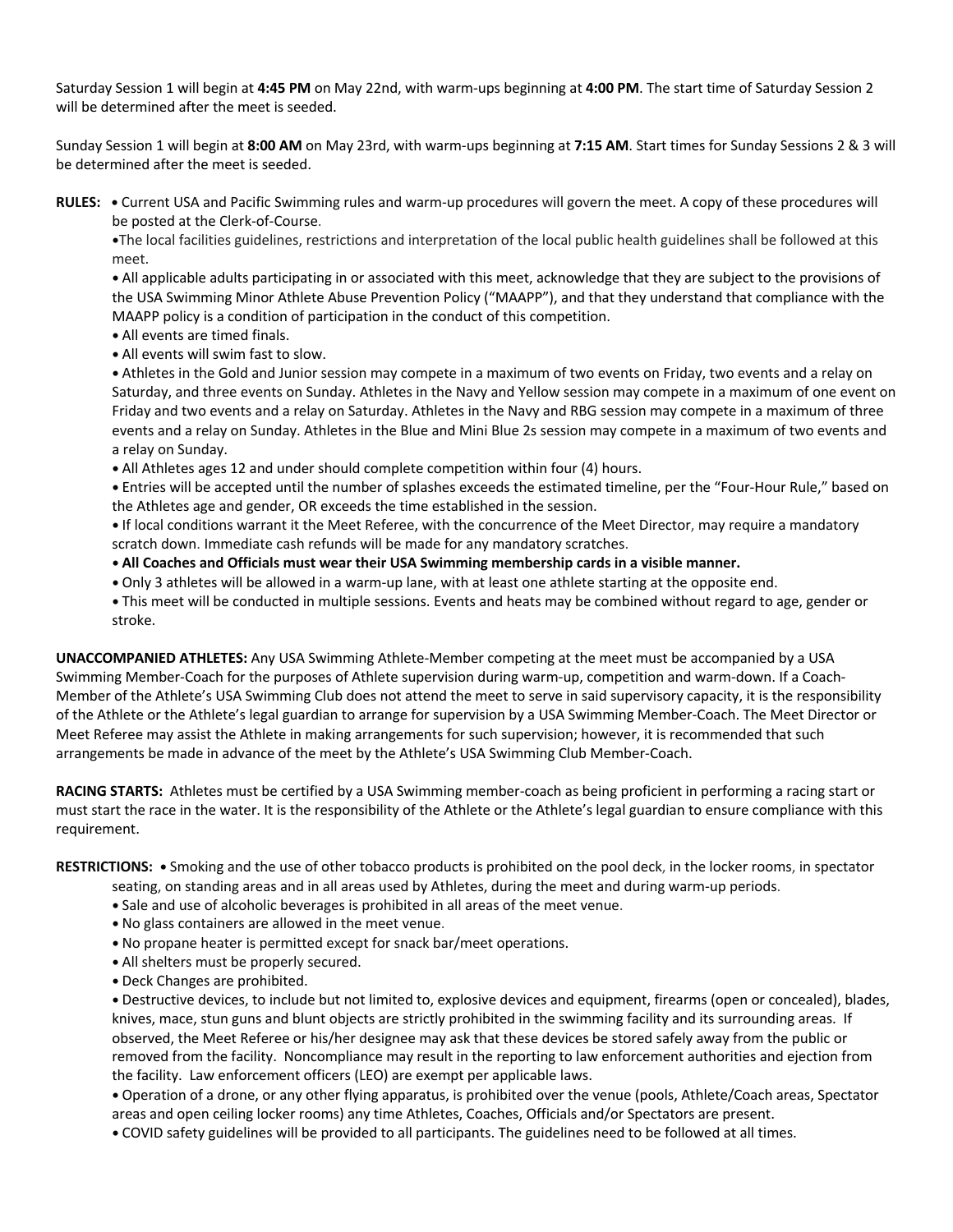**ELIGIBILITY:** •Athletes must be current members of USA Swimming and enter their name and registration number on the meet entry card as they are shown on their Registration Card. If this is not done, it may be difficult to match the Athlete with the registration and times database. The meet host will check all Athlete registrations against the SWIMS database and if not found to be registered, the Meet Director shall accept the registration at the meet (a \$10 surcharge will be added to the regular registration fee). Duplicate registrations will be refunded by mail.

• Meet is open only to qualified athletes registered with Albany Armada Aquatics. Athletes who are unattached but participating with **Albany Armada Aquatics** are eligible to compete.

• Entries with **"NO TIME" will be ACCEPTED**.

- Disabled Athletes are welcome to attend this meet and should contact the Meet Director or Meet Referee regarding any special accommodations on entry times and seeding per Pacific Swimming policy.
- The Athlete's age will be the age of the Athlete on the first day of the meet.

**ENTRY FEES:** \$50 flat fee for Gold, Navy, and Juniors (3-day meet attendees); \$40 flat fee for Yellow (2-day meet attendees); \$30 for RBG, Blue, and Mini Blue 2 (1-day meet attendees). No refunds will be made, except mandatory scratch downs.

**ENTRIES**: Entries can only be made via Google Form. The Gold, Navy, and Juniors entry form can be found here; Yellow entry form here; RBG entry form here; Blue entry form here; Mini Blue 2 entry form here. Forms must be filled out completely. Entries must be submitted by **Saturday, May 15th, 2021, at 11:59 PM**. No late entries will be accepted.

**CHECK-IN:** The meet shall be pre-seeded. Athletes shall report to the athlete staging area located on the west side ramp behind the starting blocks at their scheduled time for each event.

**SCRATCHES:** Any Athletes not reporting for or competing in an individual timed final event that they have entered shall not be penalized.

**AWARDS:** None.

#### **ADMISSION:** Free.

**MISCELLANEOUS:** No overnight parking is allowed. Facilities will not be provided after meet hours.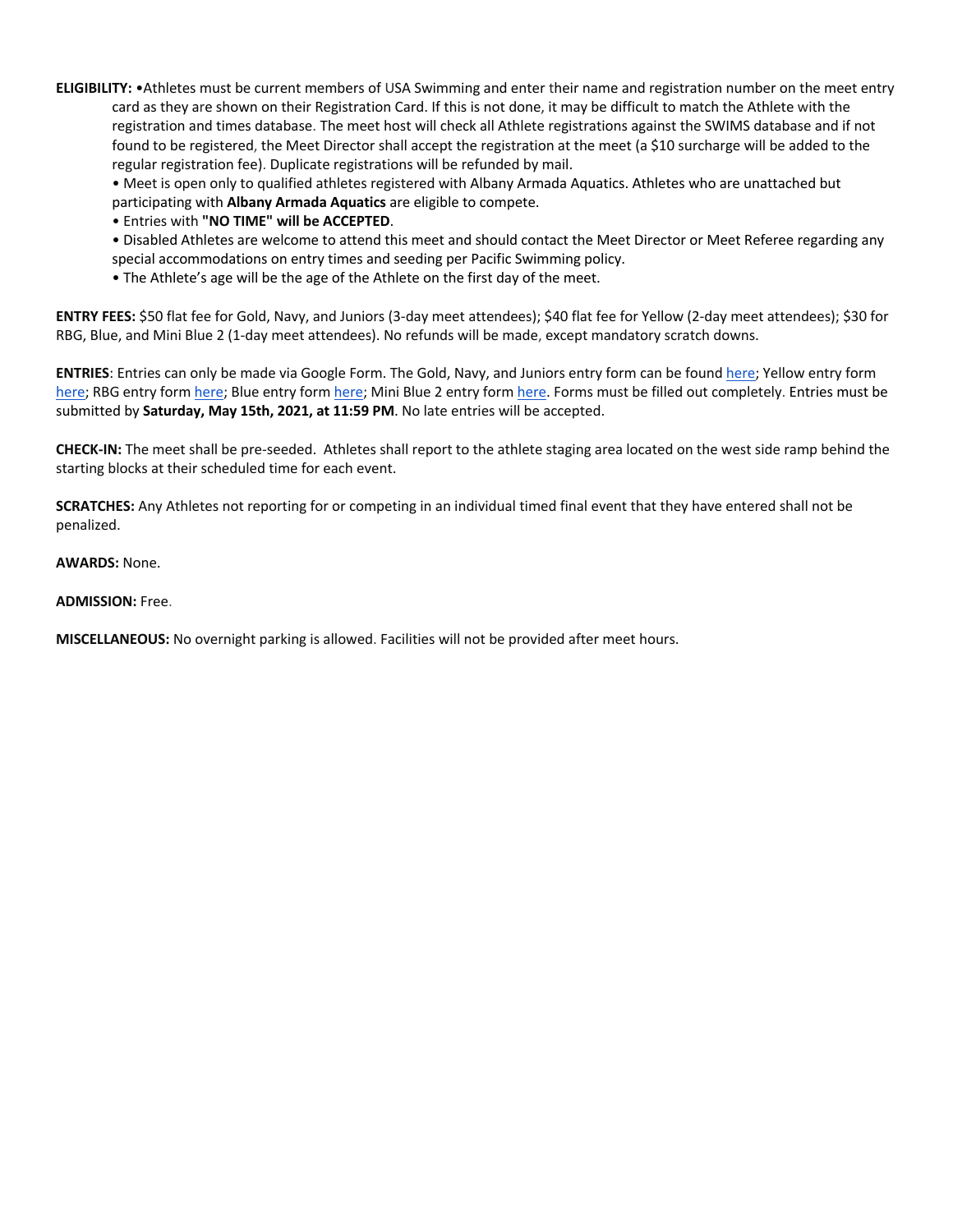# **ORDER OF EVENTS**

| <b>Friday, 5/21</b><br>Session 1: Gold & Juniors |                                                  |  |
|--------------------------------------------------|--------------------------------------------------|--|
| Event #                                          | Event                                            |  |
| Event 1                                          | Gold & Juniors<br>1650/1000 Freestyle (combined) |  |
| Fvent 2                                          | Gold 400 I.M.                                    |  |
| Fvent 3                                          | Juniors 400 LM.                                  |  |

| Friday, $5/21$<br>Session 2: Navy & Yellow |                                        |  |
|--------------------------------------------|----------------------------------------|--|
| Event#                                     | Event                                  |  |
| Fvent 4                                    | Navy<br>1650/1000 Freestyle (combined) |  |
| Event 5                                    | Yellow 500 Freestyle                   |  |
| Event 6                                    | Navy 400 I.M.                          |  |
| Fvent 7                                    | Yellow 200 I.M.                        |  |

| Saturday, 5/22<br><b>Session 1: Gold &amp; Juniors</b> |                                       |  |
|--------------------------------------------------------|---------------------------------------|--|
| Event#                                                 | Event                                 |  |
| Fvent 8                                                | Gold & Juniors 400 M.R.               |  |
| Event 9                                                | Gold 100 Freestyle                    |  |
| Event 10                                               | Juniors 100 Freestyle                 |  |
| Fvent 11                                               | Gold 100 Butterfly                    |  |
| Fvent 12                                               | Juniors 100 Butterfly                 |  |
| Fvent 13                                               | Gold 100 Breaststroke                 |  |
| Event 14                                               | Juniors 100 Breaststroke              |  |
| Event 15                                               | Gold 50 Freestyle                     |  |
| Fvent 16                                               | Juniors 50 Freestyle                  |  |
| Event 17                                               | Gold 100 Backstroke                   |  |
| Event 18                                               | Juniors 100 Backstroke                |  |
| Event 19                                               | Gold & Juniors 400 Freestyle<br>Relay |  |

| Saturday, 5/22<br><b>Session 2: Navy &amp; Yellow</b> |                                                      |  |
|-------------------------------------------------------|------------------------------------------------------|--|
| Event#                                                | Event                                                |  |
| Event 20                                              | Navy 100 Freestyle                                   |  |
| Event 21                                              | Yellow 200 Freestyle                                 |  |
| Fyent 22                                              | Navy 100 Butterfly                                   |  |
| Fvent 23                                              | Yellow 100 Butterfly/100<br>Freestyle (combined)     |  |
| Event 24                                              | Navy 100 Breaststroke                                |  |
| Event 25                                              | Yellow 100 Breaststroke/100<br>Backstroke (combined) |  |
| Event 26                                              | Navy 50 Freestyle                                    |  |
| Fvent 27                                              | Yellow 50 Freestyle                                  |  |
| Event 28                                              | Navy 100 Backstroke                                  |  |
| Event 29                                              | Yellow 200 Back/200 Breast<br>(combined)             |  |
| Event 30                                              | Navy 400 Medley Relay                                |  |
| Event 31                                              | Yellow 200 Medley Relay                              |  |